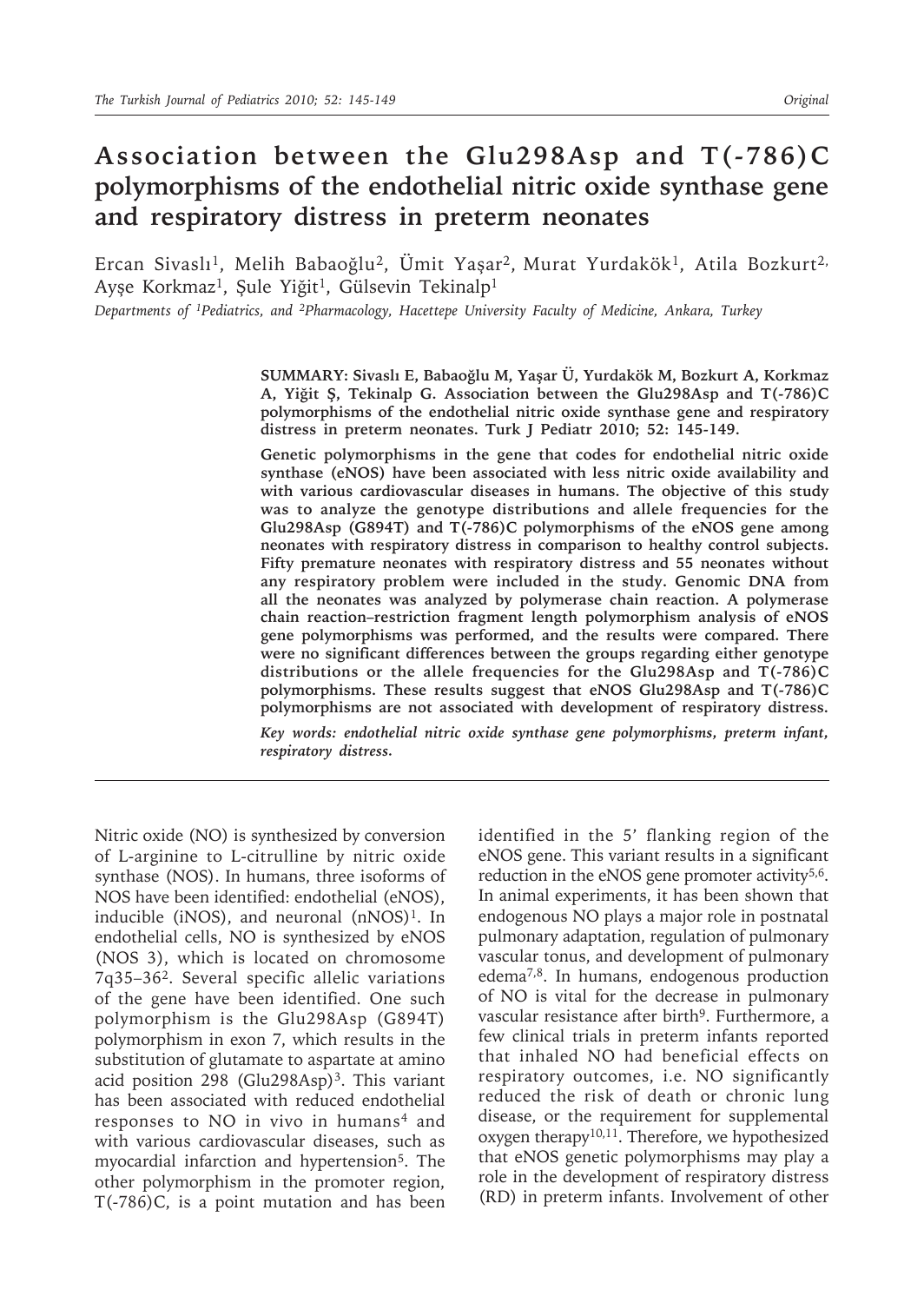genetic factors in respiratory distress syndrome (RDS) has been suggested $12,13$ . There has been no study investigating the role of eNOS polymorphisms in RD in premature neonates. The aim of this study was to evaluate the distribution of *eNOS* G894T and T(-786)C gene polymorphisms in premature infants with and without RD within the first 24 hours of life.

### **Material and Methods**

### *Subjects*

One hundred and five premature infants who were admitted to the neonatal intensive care unit at Hacettepe University İhsan Doğramacı Children's Hospital, with gestational age under 37 weeks, were included in the study. The premature neonates with RD during the first 24 hours of life constituted the patient group (gestational age 26-36 weeks, birth weight 600-3270 grams) and those without any respiratory problem constituted the control group (gestational age 28-37 weeks, birth weight 760-2900 grams). All the premature infants were treated with antenatal corticosteroids, and none received prophylactic surfactant treatment. Exclusion criteria were major congenital anomalies, sepsis, intrauterine infections, and inherited metabolic disorders. The study was approved by the Hacettepe University Human Ethics Committee, and informed consent was obtained from parents of all newborns.

The criteria for the diagnosis of RD were the presence of a respiratory rate of more than 60 per minute and dyspnea characterized by intercostal, subcostal or suprasternal retraction, grunting, nasal flare, and cyanosis<sup>14</sup>. The patient group consisted of neonates with RDS  $(n=29)$ , wet lung  $(n=9)$ , and primary pulmonary hypertension (PPH) (n=12). Diagnosis of RDS in preterm infants was based on the presence of typical clinical and

radiological signs<sup>15</sup>. The diagnosis of wet lung was confirmed by the presence of RD occurring after 1-2 hours of life and resolving within 2-3 days, withhe typical radiological findings16. PPH was diagnosed by the presence of mean pulmonary artery pressure >30 mmHg echocardiographically, radiologically normal lungs, and no evidence of parenchymal lung disease or any cardiac anomaly<sup>17</sup>. Duration of hospitalization, mechanical ventilation and oxygen use, number of surfactant use, and mortality in the RD group were recorded.

# *DNA Isolation and Genotyping*

Venous blood samples were taken into Vacutainer tubes containing disodium ethyl enediaminetetraacetic acid (EDTA). Total genomic DNA was isolated by using QIAamp DNA blood kit (Qiagen, Hilden, Germany) and stored at  $-20$ <sup>o</sup>C. The Glu298Asp and T(-786)C polymorphisms in the eNOS gene were analyzed with polymerase chain reaction (PCR) followed by restriction fragment length polymorphism  $(RFLP)$  as described previously<sup>18</sup>. Genotyping was conducted in a blinded fashion.

# *Statistical Analysis*

Average results are expressed as the means  $\pm$ standard error of the means (SEM). Statistical analysis was performed using SPSS for Windows (version 11.0). For between-group analyses, the Mann-Whitney U or unpaired Student's t-test was used; for calculation of the significance of differences in genotype and allele frequencies, the chi-square test was used. Tests and P values were two-tailed. A value of  $p < 0.05$  was considered statistically significant.

#### **Results**

The RD group consisted of 50 preterm infants; four of the 50 infants (8.0%) died in the follow-up period due to RDS. The control group

**Table I.** Demographic Characteristics of Infants With and Without Respiratory Distress (RD)

|                             | Control $(n=55)$ | $RD$ (n=50)    | P value |
|-----------------------------|------------------|----------------|---------|
| Gestational age (weeks) $1$ | $33.2 \pm 0.3$   | $32.1 \pm 0.5$ | 0.0705  |
| Birth weight $(g)^1$        | $1890 \pm 81$    | $1829 \pm 110$ | 0.6516  |
| Apgar score $(5th min)$     | $8.7 \pm 0.2$    | $7.3 \pm 0.4$  | 0.0008  |
| Male/female ratio           | 27/28            | 30/20          | 0.2624  |
| Mode of birth $(V/CS)$      | 10/45            | 8/42           | 0.7670  |

 $1$ Mean  $\pm$  SEM

V: Vaginal delivery. CS: Cesarean section.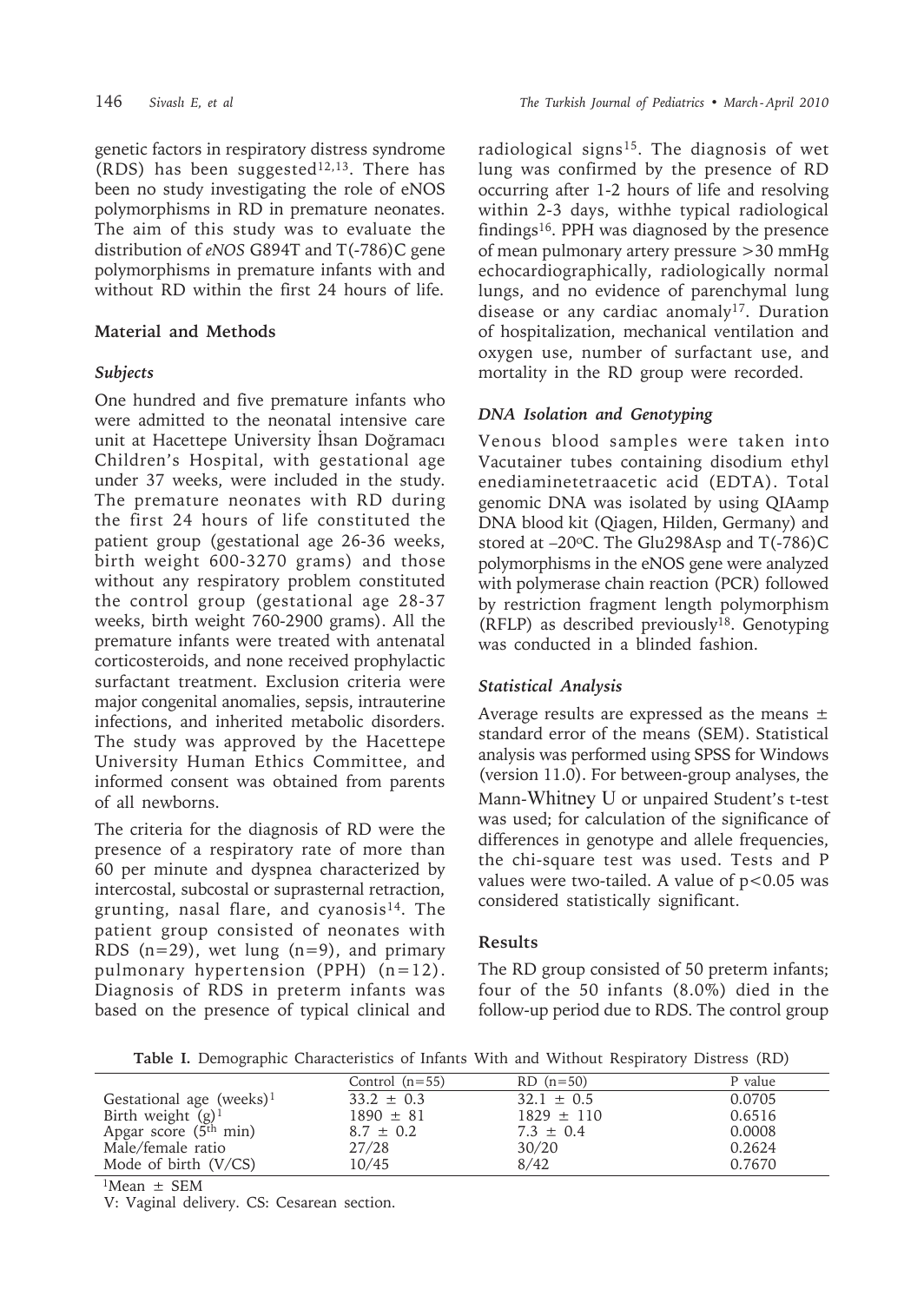| (G8941) Polymorphism and G and I Alleles in Premature Newborns With RD and the Control Group |    |                      |           |        |                    |           |          |      |
|----------------------------------------------------------------------------------------------|----|----------------------|-----------|--------|--------------------|-----------|----------|------|
|                                                                                              | n  | Genotypes $n$ (%)    |           |        | Alleles $n$ $(\%)$ |           |          |      |
|                                                                                              |    | GG                   | GT        | TT     |                    |           |          |      |
|                                                                                              |    | Control 55 30 (54.6) | 24 (43.6) | 1(1.8) |                    | 84 (76.4) | 26(23.6) |      |
|                                                                                              |    |                      |           |        | 0.25               |           |          | 0.17 |
| RD.                                                                                          | 50 | 35 (70.0)            | 14 (28.0) | 1(2.0) |                    | 84 (84.4) | 16(16.0) |      |
|                                                                                              |    |                      |           |        |                    |           |          |      |

**Table II.** Frequencies of Genotypes for the Endothelial Nitric Oxide Synthase (*eNOS*) Glu298Asp (G894T) Polymorphism and G and T Alleles in Premature Newborns With RD and the Control Group

RD: Respiratory distress.

consisted of 55 preterm infants with no RD. The demographic characteristics of the RD and control groups are shown in Table I. There were no statistically significant differences between the demographic characteristics of the two groups except for Apgar scores at the 5<sup>th</sup> minute.

The *eNOS* G894T genotypes and G and T allele frequencies in the RD and control groups are presented in Table II. GG, GT and TT genotype frequencies were 54.6%, 43.6%, and 1.8% in the control group, and 70.0%, 28.0%, and 2.0% in the RD group, respectively. The difference in genotype distributions did not reach statistical significance (p=0.25). The frequencies of G and T alleles were calculated from the genotype frequencies in both groups. The frequencies of the G allele in the control and patient groups were 76.4% (95% confidence interval  $\text{[CI}_{95\%}\text{]} = 68.5-$ 84.3%) versus 84.0% ( $CI_{95\%} = 76.8 - 91.2\%$ ), respectively, and those of the T allele were 23.6% ( $CI_{95\%}$  = 15.7–31.5%) versus 16.0%  $(Cl_{95\%} = 8.8-23.2\%)$ , respectively. As with the genotype distribution, allele frequencies were not statistically different between the control and study groups  $(p=0.17)$ . Due to the low frequency of the TT genotype  $(n=1$  in both groups), the GT and TT genotypes were combined for calculation of odds ratio (OR) for RD susceptibility across genotypes, and

no significant impact of genotype on disease susceptibility was observed  $(OR=0.5143,$  $CI_{\text{avg}} = 0.230 - 1.150$ ; p > 0.05).

The *eNOS* gene T(-786)C genotypes and C and T alleles in the RD and control groups are presented in Table III. The incidences of CC, CT, and TT genotypes were found as 10.9%, 52.7% and 36.4%, respectively, in the control group, and 10.0%, 44.0% and 46.0%, respectively, in the RD group (p>0.05). The difference in genotype distributions did not reach statistical significance  $(p=0.60)$ . The frequencies of C and T alleles were calculated from the genotype frequencies in both groups. The frequencies of the C allele in the control and patient groups were 37.3% ( $CI_{95\%} = 28.3-$ 46.3%) versus 32.0% ( $CI<sub>95%</sub> = 22.9-41.1%$ ), respectively, and those of T allele were 62.7%  $(Cl_{95\%} = 53.7–71.7\%)$  versus 68.0%  $(Cl_{95\%} =$ 58.9–77.1%), respectively. Allele frequencies were not different between the control and study groups (p=0.42). The calculated OR for RD susceptibility across genotypes was 1.263  $(Cl_{95\%} = 0.7133 - 2.235, p > 0.05).$ 

#### **Discussion**

This study investigated the association between genetic variants and development of RD using a healthy control group and a patient group selected from preterm infants.

**Table III.** Frequency (%) of Endothelial Nitric Oxide Synthase (*eNOS*) Gene T(-786)C Polymorphism Genotypes and C and T Alleles in Premature Newborns With RD and the Control Group

|                           | n  | Genotypes $n$ $(\%)$ |                 | Alleles $n$ $(\%)$ |      |           |           |      |
|---------------------------|----|----------------------|-----------------|--------------------|------|-----------|-----------|------|
|                           |    | CC.                  | CT <sup>-</sup> | TТ                 | P    |           |           |      |
| Control                   | 55 | 6 (10.9)             | 29 (52.7)       | 20 (36.4)          |      | 41 (37.3) | 69 (62.7) |      |
|                           |    |                      |                 |                    | 0.60 |           |           | 0.42 |
| <b>RD</b>                 | 50 | 5(10.0)              | 22 (44.0)       | 23 (46.0)          |      | 32 (32.0) | 68 (68.0) |      |
| RD: Respiratory distress. |    |                      |                 |                    |      |           |           |      |

RD: Respiratory distress.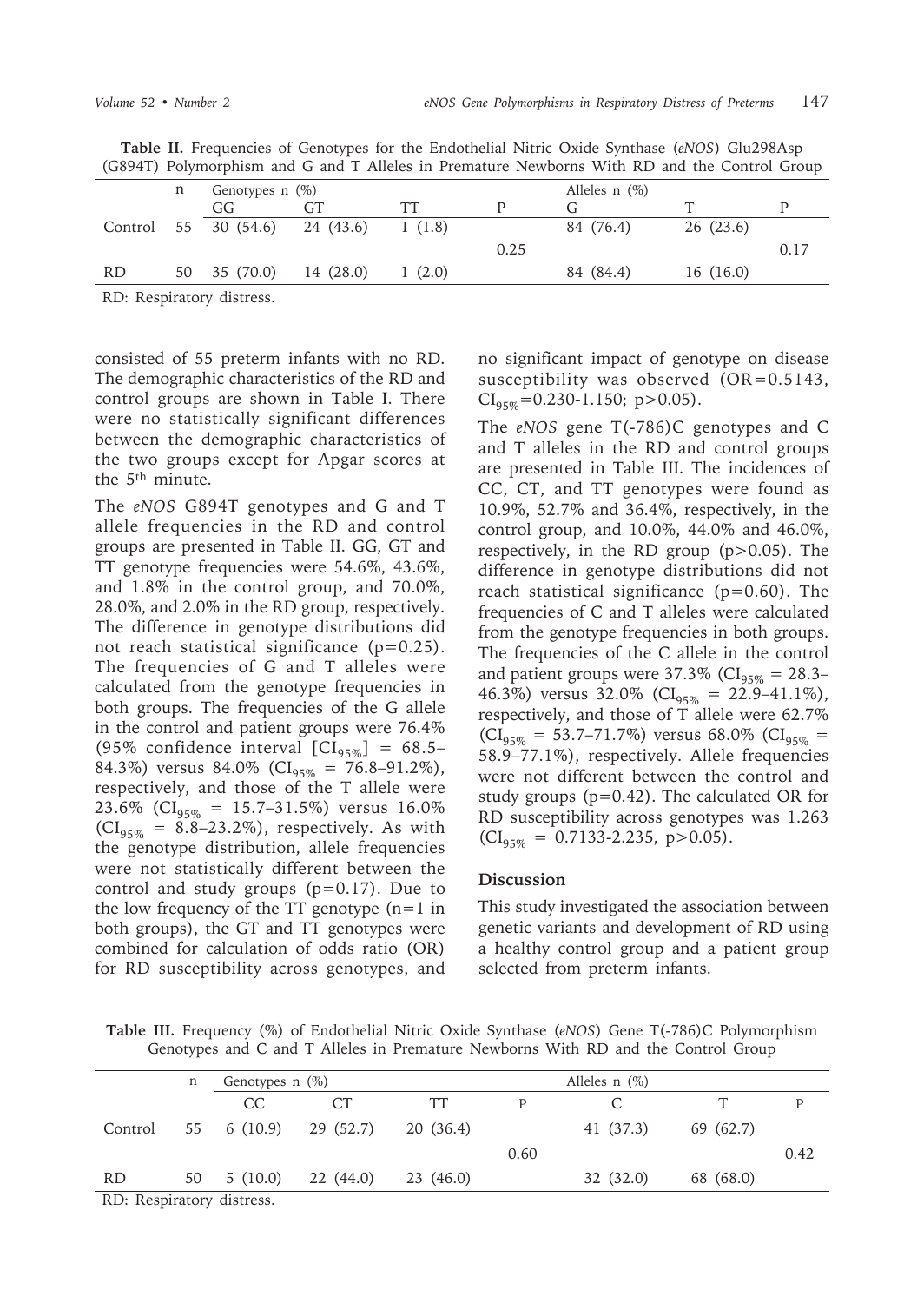Respiratory distress is a common problem in preterm infants. While non-pulmonary problems can also manifest with RD, pulmonary diseases are the most common causes of RD, among which the most frequent presentation is RDS. Other causes of RD in preterm infants include pneumonia, wet lung, PH, and upper airway obstruction. Studies have been conducted to better understand the etiopathogenesis and genetic influences in RD and to develop new management strategies $12,13$ . Among the genetic factors examined, variants in the genes that code for surfactant proteins and other genes have been studied<sup>12</sup>. In both animals and humans, endogenous NO is crucial for maturation of pulmonary structure and functions. NO mediates a wide variety of physiological functions, including neurotransmission, immune cell cytotoxicity, vascular smooth muscle relaxation, angiogenesis, and surfactant maturation/ secretion. Research in animals has suggested that NO inhalation decreases lung injury by reducing inflammation and improving surfactant function and also promotes lung growth.19,20 In humans, a few trials have demonstrated that inhaled NO could improve tissue oxygenation in preterm infants with severe respiratory failure and bronchopulmonary dysplasia<sup>10,11</sup>. In view of these findings, we aimed to investigate whether or not eNOS genetic polymorphisms are associated with development of RD in preterm infants. To our knowledge, there have been no previous reports examining the association between the Glu298Asp (G894T) or T(-786)C polymorphisms of the eNOS gene and RD in preterm neonates. Therefore, this is the first such study to examine this association in preterm infants.

Many reports in the literature and a few meta-analyses have revealed that T(-786)C and Glu298Asp polymorphisms of the eNOS gene are associated with increased incidence of cardiovascular diseases $21,22$ . In examination of functional consequences of the genomic variants, the Glu298Asp polymorphism was associated with a blunted endothelial-dependent vasodilation in healthy subjects, possibly due to decreased NO synthesis<sup>4</sup>.

It has also been demonstrated that healthy pregnant women who carried the Glu298Asp polymorphism had reduced flow-mediated dilatation of the brachial artery, which is an NO-dependent response<sup>23</sup>. Thus, these findings

suggest that subjects homozygous for the Asp298 allele generate low NO and may be more susceptible to endothelial dysfunction. A functional effect for the –786T3C promoter polymorphism has also been proposed, and the T(–786)C variant has been associated with reduced placental eNOS mRNA levels<sup>24</sup>. Additionally, lower serum nitrite/nitrate levels have been found in individuals with the –786C variant. T(-786)C base substitution decreases promoter activity by 50%, thereby leading to suppressed eNOS protein expression $24,25$ . Our view was the possibility that defective alleles may contribute to the increased risk of RDS; however, the results did not support this view.

A major limitation of our study is the small sample size for comparing the control and patient groups. Small sample sizes may lead to false-negative results in association studies. In order to have a power of 80%, hundreds of patients in each group were needed to reach a reliable conclusion. Considering that the study population consists of premature infants with RD, it would be unlikely to collect such a high number of samples at a single center. We were able to recruit only 50 patients in a one-year period.

In conclusion, our data suggest the lack of an association between the Glu298Asp (G894T) or T(-786)C polymorphism of the eNOS gene and the development of RD in the Turkish population. This association could be examined in other studies with larger sample sizes.

#### **REFERENCES**

- 1. Moncada S, Higgs EA. Molecular mechanisms and therapeutic strategies related to nitric oxide. FASEB J 1995; 9: 1319-1330.
- 2. Marsden PA, Heng HH, Scherer SW, et al. Structure and chromosomal localization of the human constitutive endothelial nitric oxide synthase gene. J Biol Chem 1993; 268: 17478– 17488.
- 3. Yoshimura M, Yasue H, Nakayama M, et al. A missense Glu298Asp variant in the endothelial nitric oxide synthase gene is associated with coronary spasm in the Japanese. Hum Genet 1998; 103: 65–69.
- 4. Godfrey V, Chan SL, Cassidy A, et al. The functional consequence of the Glu298Asp polymorphism of the endothelial nitric oxide synthase gene in young healthy volunteers. Cardiovasc Drug Rev 2007; 25: 280-288.
- 5. Wattanapitayakul SK, Mihm MJ, Young AP, Bauer JA. Therapeutic implications of human endothelial nitric oxide synthase gene polymorphism. Trends Pharmacol Sci 2001; 22: 361-368.